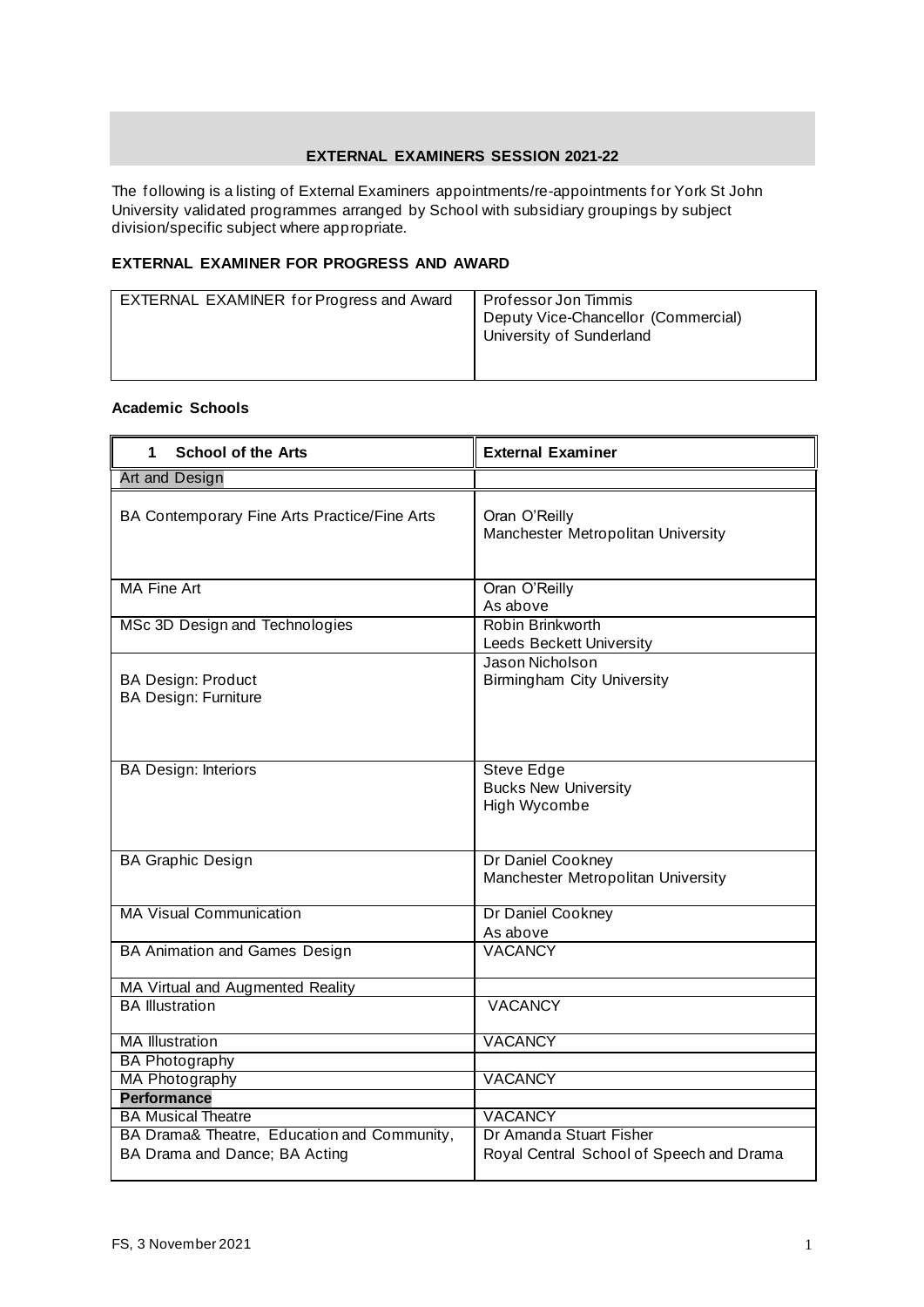| <b>BA Music</b>                                | Mr Chris Gray                 |
|------------------------------------------------|-------------------------------|
|                                                | Aberdeen University           |
|                                                |                               |
|                                                |                               |
| <b>MA Music Composition</b>                    | Mr Chris Gray $-$ see above   |
| <b>MA Community Music</b>                      | Mr Chris Gray                 |
| MA Musical Leadership                          | Mr Chris Gray                 |
| BA Music Production; BA Digital Music; BA      | Richard Lightman              |
| Independent Music Production; Ba Music         | University of Kent            |
| <b>Production &amp; Creative Business</b>      |                               |
| <b>MA Music Production</b>                     | Richard Lightman - see above  |
| <b>Media, Film and TV</b>                      |                               |
| Media Production Suite: BA Film and Television | Dr Phil Nichols               |
| Production; Media Production; Journalism       | University of Wolverhampton   |
|                                                |                               |
| <b>BA Journalism</b>                           | Karen Fowler-Watt             |
|                                                | <b>Bournemouth University</b> |
|                                                |                               |
| <b>MA Media Production</b>                     | Daniel Hopkins                |
|                                                | <b>Coventry University</b>    |
| <b>MA Creative Practice:</b>                   |                               |
| MA Theatre and Performance                     | Elena Marchevska              |
|                                                | London South Bank University  |
|                                                |                               |
| MA Applied Theatre                             | <b>VACANCY</b>                |
|                                                |                               |

| 2 Education, Language and Psychology                                                                                                                        | <b>External Examiner</b>                      |
|-------------------------------------------------------------------------------------------------------------------------------------------------------------|-----------------------------------------------|
| BA Primary Education (with QTS)                                                                                                                             | 1.Dr John Mynott<br>University of Aberdeen    |
|                                                                                                                                                             | 2. Sian Onions<br><b>Edge Hill University</b> |
|                                                                                                                                                             | 3. Jane Weavers<br>University of Chester      |
| BA Top UP Development and education of<br>children and young people (suite)<br>(Last entry 2021-22) including SENI; Early Years;<br>and Youth and Community | Dianne Cantali<br>University of Dundee        |
| BA Education, Children and Counselling<br>Foundation Year (from Sept 21)                                                                                    | <b>VACANCY</b>                                |
| BA Education and Inclusion from 2021-22                                                                                                                     | <b>VACANCY</b>                                |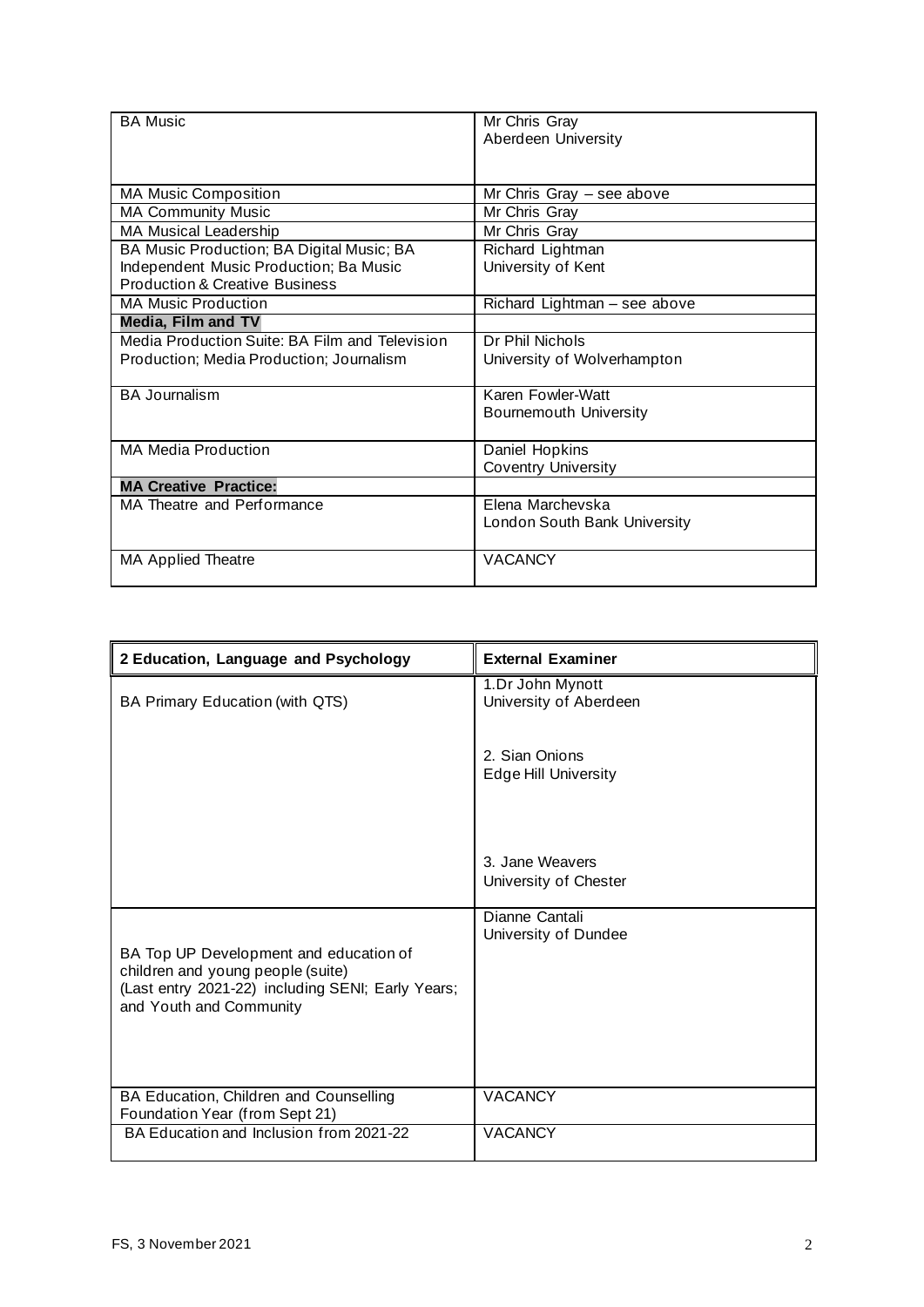|                                                                  | <b>VACANCY</b>                                           |
|------------------------------------------------------------------|----------------------------------------------------------|
| BA Early Years Education and Care (with                          |                                                          |
| Graduate Practitioner Competencies) (from 2021 -                 |                                                          |
| 22)                                                              |                                                          |
| BA Education Studies, SEN and Mental Health                      | <b>VACANCY</b>                                           |
| BA Children, Young People and Families/Society<br>(from 2021-22) | <b>VACANCY</b>                                           |
| <b>PGCE</b>                                                      |                                                          |
| PGCE (Primary)                                                   | 1 Terry Coatham                                          |
|                                                                  | University of Sunderland                                 |
|                                                                  | 2.<br>Dr Roger Wood<br><b>Oxford Brookes University</b>  |
| <b>PGCE Primary</b>                                              | Louise Nelson<br><b>Leeds Beckett University</b>         |
| PGCE Secondary and MFL                                           | Lisa Madden<br>Leeds Trinity                             |
| <b>PGCE</b> External advisors                                    |                                                          |
| 1.PGCE English                                                   | Dr Louise Cambell                                        |
|                                                                  | University of Dundee                                     |
| 2. PGCE Secondary Mathematics and Science                        | <b>VACANCY</b>                                           |
| 3. PGCE Computer Science (no cohort this year)                   |                                                          |
| 4. PGCE History                                                  | <b>Richard McFahn</b>                                    |
|                                                                  | <b>University of Sussex</b>                              |
| 5.PGCE Drama                                                     | Colin Morley<br>University of Nottingham                 |
| 6. PGCE Religious Education (suspended from<br>Sept 2020)        |                                                          |
| <b>7.PGCE Music</b>                                              | <b>Keith Evans</b>                                       |
|                                                                  | Trinity Laban Conservatoire of Music and<br>Dance London |
| 8. PGCE PE                                                       | Declan Hamblin<br>Kingston University                    |
| 9. PGCE Geography                                                | Dr Nicola Warren-Lee<br>University of Oxford             |
| MA programmes                                                    |                                                          |
| <b>MA Education</b>                                              | Dianne Cantali                                           |
|                                                                  | University of Dundee                                     |
| MA Special Educational Needs and Inclusion<br>Programme          | Virginia Kay<br><b>Edge Hill University</b>              |
|                                                                  |                                                          |
| MA Counselling Children and Young People (from<br>Sept 21)       | <b>VACANCY</b>                                           |
|                                                                  |                                                          |

| ∣ Languages                                |                     |
|--------------------------------------------|---------------------|
| <b>Language and Linguistics</b>            |                     |
| <b>BA English Language and Linguistics</b> | Dr Chris Montgomery |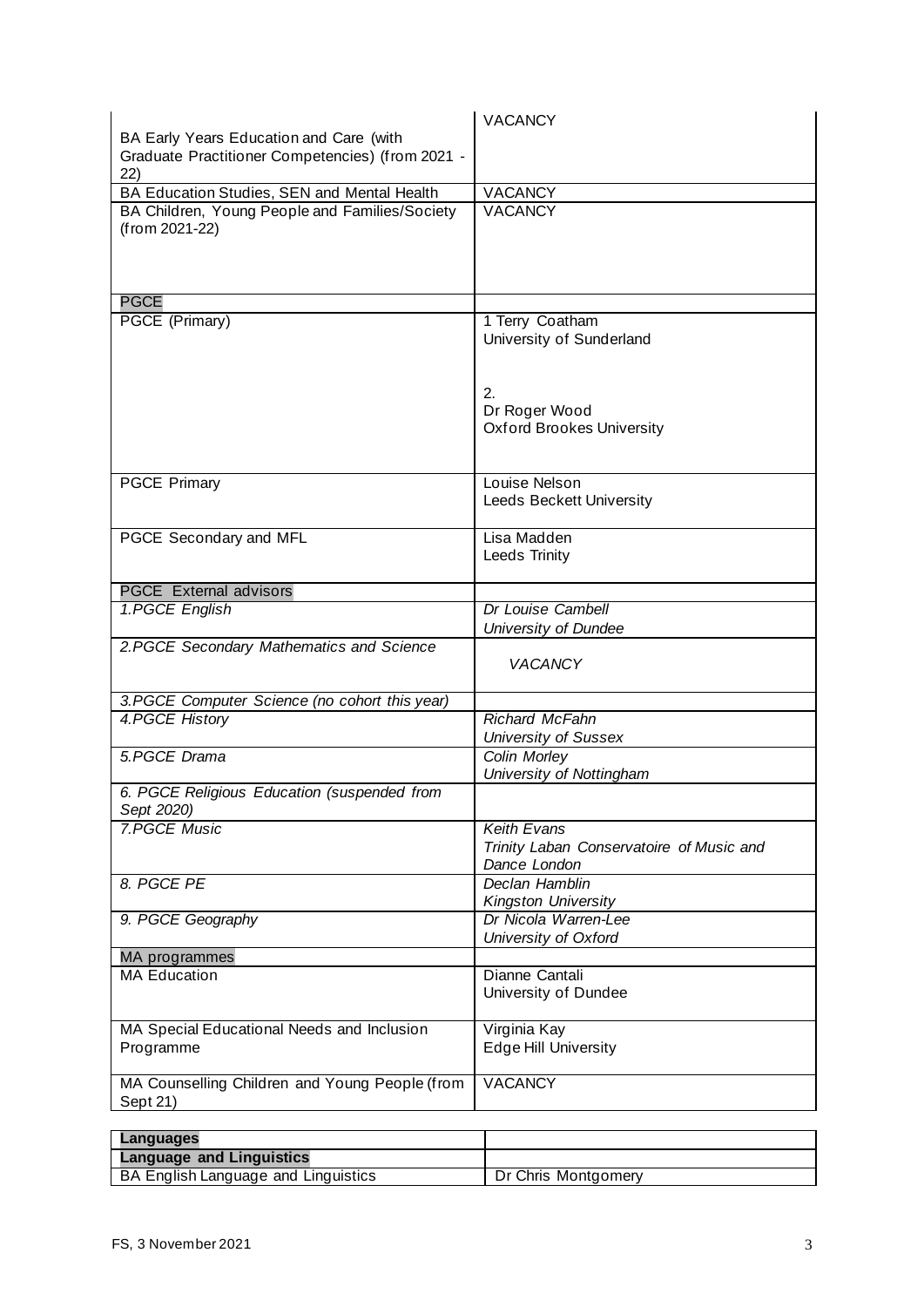|                                                                                                                                                                   | University of Sheffield                         |
|-------------------------------------------------------------------------------------------------------------------------------------------------------------------|-------------------------------------------------|
| MA TESOL suite with Chinese, Japanese or Korean                                                                                                                   | Dr James Simpson<br>Leeds University            |
| MA TESOL with Thai modules x 2                                                                                                                                    |                                                 |
| <b>Languages</b>                                                                                                                                                  |                                                 |
| French                                                                                                                                                            | <b>VACANCY</b>                                  |
| Spanish                                                                                                                                                           | <b>VACANCY</b>                                  |
| Korean                                                                                                                                                            | Sojin Lim<br>University of Central Lancashire   |
| Japanese UG & MA modules (co-taught)<br>And LAL5015M Intercultural Communication plus<br>Chinese, Japanese, Korean, Inte4rcultural                                | Kumi Casey<br>Newcastle University              |
| Communication and Linguistics from 2021/22 entry<br>British Sign Language + Deaf Studies modules<br>LAL4008M, LAL4009M, LAL5013M, LAL5014M,<br><b>LAL6012M</b>    | Dr Luigi Lerose<br><b>UCLan</b>                 |
| <b>Psychology</b>                                                                                                                                                 |                                                 |
| Psychology Foundation Year (from Sep 2020)                                                                                                                        | Gillian Case<br>Northumbria University          |
| <b>BSc Psychology</b><br><b>BSc Psychology with Counselling</b><br>BSc Psychology with Child Development (                                                        | 1.Dr Amy Pearson<br>University of Sunderland    |
|                                                                                                                                                                   | 2. Dr Tim Jones<br><b>Coventry University</b>   |
| <b>MSC Psychology</b><br>MSc Psychology of Child and Adolescent<br>Development and MRes Psychology                                                                | Dr Barlow Wright<br>Nottingham Trent University |
| Doctorate of Counselling Psychology                                                                                                                               | Dr Yannis Fronimos<br>University of Roehampton  |
| Counselling                                                                                                                                                       |                                                 |
| BA Counselling, Coaching & Mentoring/BA<br>Counselling and Mental Health                                                                                          | Jo Taylor-Jones<br>University of Chichester     |
| MA Counselling and Psychotherapy, PG Diploma in<br>Counselling (Practitioner Route), PG Diploma in<br>Counselling and PG Certificate in Counsellor<br>Supervision | Dr Lois de Cruz<br>Keele University             |
| PGDip and MA in Humanistic Counselling (from                                                                                                                      | <b>VACANCY</b>                                  |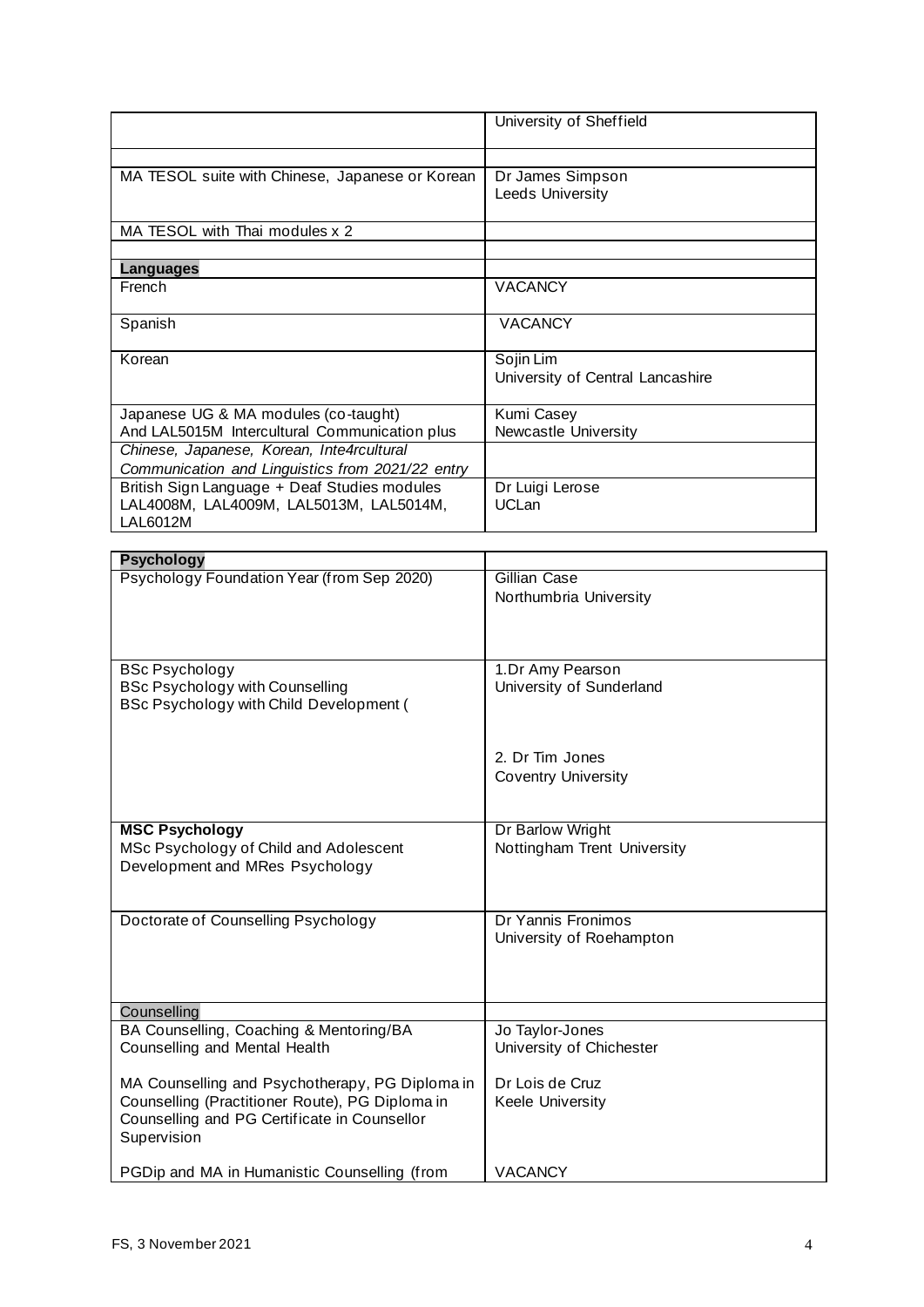| Sep 2021)                                           |                                             |
|-----------------------------------------------------|---------------------------------------------|
| <b>3 School of Humanities</b>                       | <b>External Examiner</b>                    |
| <b>Liberal Arts Foundation Year</b>                 | Dr Andrzej Zieleniec                        |
|                                                     | Keele University                            |
|                                                     |                                             |
| <b>English Literature and Creative Writing</b>      |                                             |
| <b>BA English Literature</b>                        | Dr Rebecca Bowler                           |
|                                                     | Keele University                            |
|                                                     |                                             |
| BA English Literature/Creative Writing pathway      | Dr Rachael McLennan                         |
|                                                     | University of East Anglia                   |
|                                                     |                                             |
|                                                     |                                             |
| <b>BA Creative Writing</b>                          | Lucy Sweetman<br><b>Bath Spa University</b> |
|                                                     |                                             |
|                                                     |                                             |
| PGCert/Dip/MA Contemporary Literature               | Dr Veronica Barnsley                        |
|                                                     | University of Sheffield                     |
|                                                     |                                             |
|                                                     |                                             |
| MA and MFA Creative Writing                         | Dr Tony Williams                            |
|                                                     | Northumbria University                      |
| MA Publishing: MA Publishing & Creative Writing and | Dr Veronica Barnsley - see above            |
| MA Publishing & English Literature                  | (temporary appointment)                     |
| <b>MA Historical Fiction</b>                        | Vacancy                                     |
| <b>Media and Film Studies</b>                       |                                             |
| <b>BA Media and BA Film Studies</b>                 | Dr Johnny Walker                            |
|                                                     | Northumbria University                      |
|                                                     |                                             |

| <b>Politics</b>                               |                                  |
|-----------------------------------------------|----------------------------------|
| <b>BA Politics</b>                            | Dr Andrew Crines                 |
|                                               | University of Liverpool          |
|                                               |                                  |
| <b>History and American Studies</b>           |                                  |
| <b>BA History</b>                             | Dr Kelly Hignett                 |
|                                               | <b>Leeds Beckett University</b>  |
|                                               |                                  |
|                                               |                                  |
| MA International History and MA History       | Dr Edward Packard                |
|                                               | (Formerly University of Suffolk) |
|                                               |                                  |
|                                               |                                  |
| BA American Studies and War Studies; plus     | <b>VACANCY</b>                   |
| <b>MA American Studies</b>                    |                                  |
| <b>BA American Studies and Film Studies</b>   | <b>VACANCY</b>                   |
| BA History and American Studies               |                                  |
| BA American Studies and War Studies (from Sep |                                  |
| 2021)                                         |                                  |
| Human Geography                               |                                  |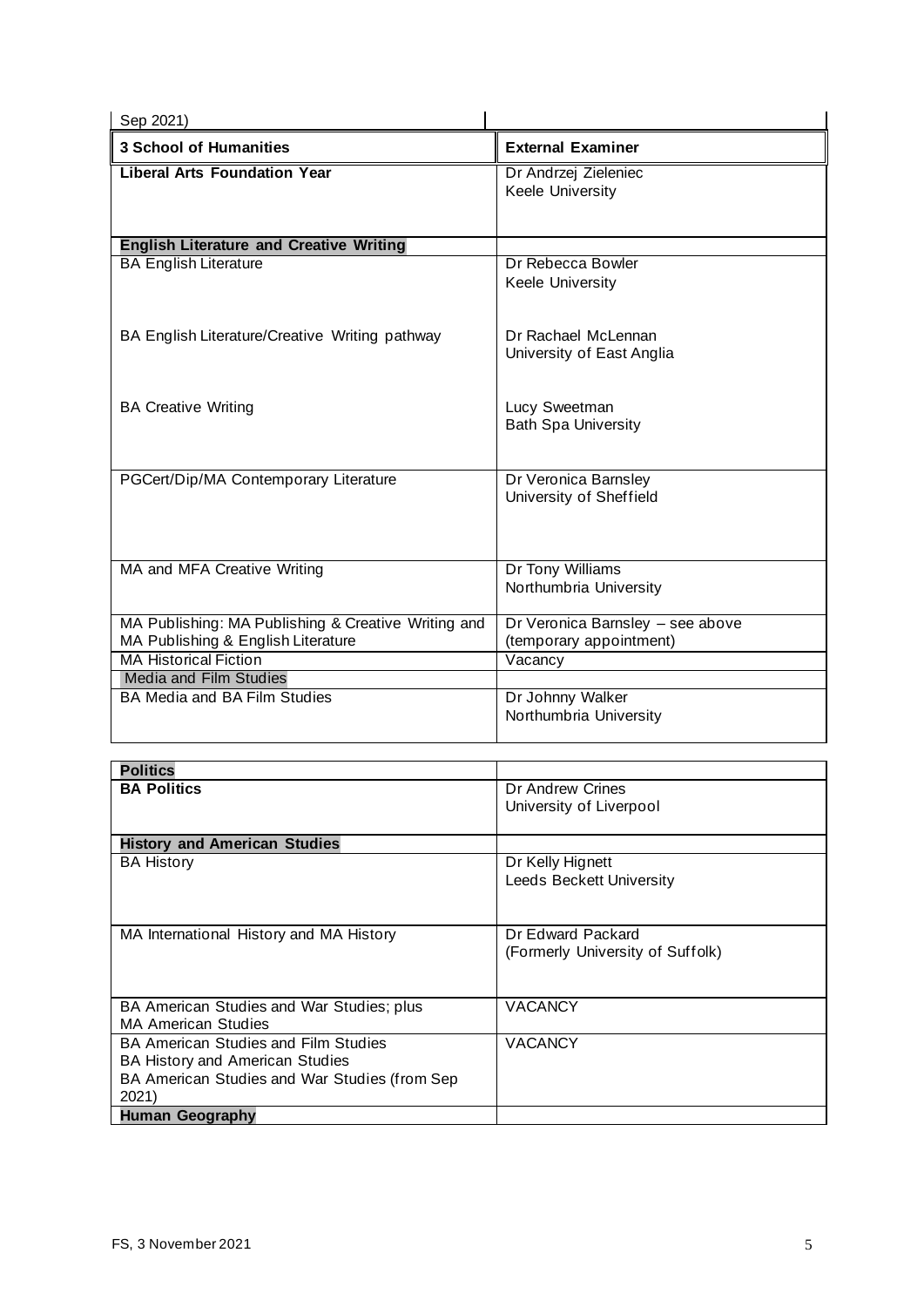| BA Geography/Human Geography                                                                                                                                                                                                                                                                                                       | 1.Dr David Storey<br>University of Worcester |
|------------------------------------------------------------------------------------------------------------------------------------------------------------------------------------------------------------------------------------------------------------------------------------------------------------------------------------|----------------------------------------------|
| BSc Geography/Environmental Geography                                                                                                                                                                                                                                                                                              | Dr Richard Armitage<br>University of Salford |
| <b>Theology and Religious studies</b>                                                                                                                                                                                                                                                                                              |                                              |
| BA Theology & Religious Studies<br>Joint Honours subject strand and associate modules<br>for BA Joint Honours Theology & Religious Studies<br>Theology modules within BA QTS<br>From Sept 2021: BA Religion, Philosophy and Ethics;<br>BA Religion and Theology; BA English Literature and<br>Religion and BA History and Religion | Dr Karen O'Donnell<br>Sarum College          |
| MA Religion in Society (including PgCert and PgDip)                                                                                                                                                                                                                                                                                | Dr Louise Child<br><b>Cardiff University</b> |
| <b>Professional Doctorate Ministry</b>                                                                                                                                                                                                                                                                                             | Vacancies x2                                 |
| <b>Professional Doctorate Religion</b>                                                                                                                                                                                                                                                                                             |                                              |

| 4. School of Science Technology and Health | <b>External Examiner</b>                              |
|--------------------------------------------|-------------------------------------------------------|
| <b>Nursing</b>                             |                                                       |
| BSc (Hons) Nursing (Adult)                 | Dr Cari Malcolm<br><b>Edinburgh Napier University</b> |
| BSc (Hons) Nursing (Mental Health)         | As above                                              |

| <b>Occupational Therapy</b>                                                 |                                              |
|-----------------------------------------------------------------------------|----------------------------------------------|
| BHSc Occupational Therapy (full-time)                                       | Julie Bernstein<br>1.<br>University of Derby |
| MSc (pre-registration) Occupational Therapy                                 | Mary Burton<br><b>Coventry University</b>    |
| <b>Professional Health and Social Care Studies</b>                          |                                              |
| MSc Leadership in Health and Social Care programme<br>suite                 | VACANCY x 2                                  |
| MSc Leadership in Health and Social Care programme<br>suite and CPD modules |                                              |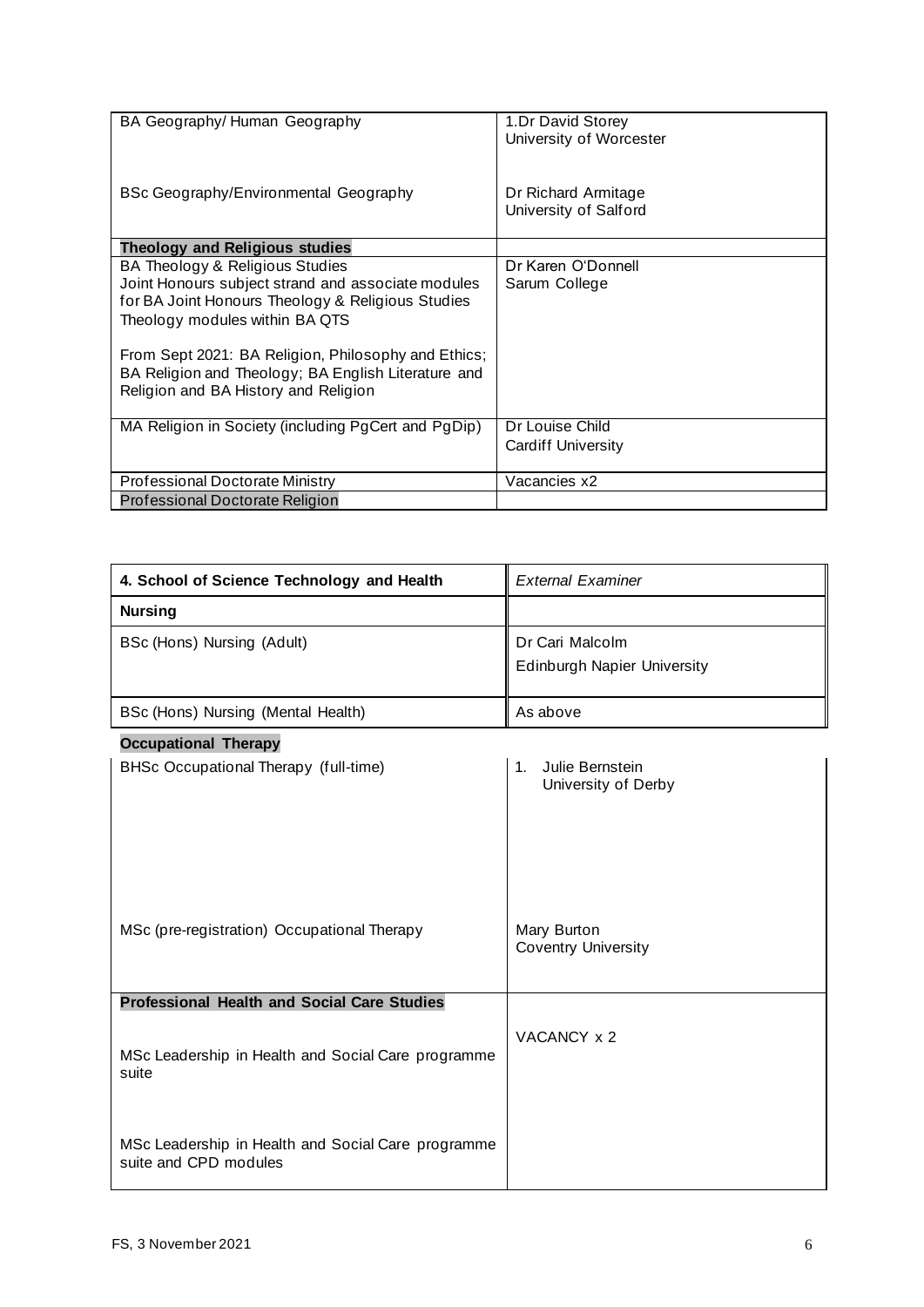| <b>Physiotherapy</b>                               |                         |
|----------------------------------------------------|-------------------------|
| <b>BHSc Physiotherapy</b>                          | Pauline Keane           |
|                                                    | University of Liverpool |
|                                                    |                         |
| MSc Physiotherapy (pre-registration)               | <b>VACANCY</b>          |
| <b>Biomedical Science</b>                          |                         |
| <b>BSc Biomedical Science and</b>                  | Dr Andrew Devitt        |
|                                                    | <b>Aston University</b> |
|                                                    |                         |
| BSc (Hons) Degree Apprenticeship in Biological Sci |                         |
|                                                    |                         |
|                                                    |                         |

| <b>Sport</b>                                     |                             |
|--------------------------------------------------|-----------------------------|
| PG Cert in Advanced Musculoskeletal Practice     | Gearoid Dulchaointigh       |
|                                                  | <b>Bangor University</b>    |
| Sport Foundation Year (from Sep 2020)            | Dr Benjamin Jones           |
|                                                  | University of Essex         |
| BSc Sport and Exercise Therapy/Sort and Exercise | Dominic Langdon             |
| Science                                          | University of Northampton   |
| BSc Sport and Exercise Science_MSci/Mart         | Dr Adam Coussens            |
|                                                  | Newcastle University        |
|                                                  |                             |
| <b>BSc Sport and Exercise Science</b>            | Dr Grace Smith              |
|                                                  | University of Chester       |
|                                                  |                             |
| BA Physical Education and Sports Coaching        | Neil Bangs                  |
|                                                  | <b>Middlesex University</b> |
|                                                  |                             |
|                                                  |                             |
|                                                  |                             |
|                                                  |                             |

| <b>Maths and Computer Science</b>                  |                         |
|----------------------------------------------------|-------------------------|
| BSc Computer Science: BSc Software Engineering and | <b>VACANCY</b>          |
| <b>BSc Games Development</b>                       |                         |
| MSc Computer Science and MSc Computer Science      | Dr Safak Dogan          |
| (year in industry) From Feb 2020                   | Loughborough University |
| London Campus                                      |                         |
| MSc Cyber Security (London)                        | <b>VACANCY</b>          |

| Data Science                               |                     |
|--------------------------------------------|---------------------|
| BSc Data Science Degree Apprenticeship DS1 | Dr Jochen Voss      |
|                                            | University of Leeds |
| BSc Data Science (from 2020/21) DM1        | As above            |
| Programme terminated                       |                     |
| BSc Mathematics (from 2020/21) DM1         |                     |
| Programme terminated                       |                     |

| 5 York Business School           | <b>External Examiner</b>           |
|----------------------------------|------------------------------------|
| <b>BA Business Management</b>    | <b>HRM and Business Management</b> |
| <b>BA Accounting and Finance</b> | Lynne Booth                        |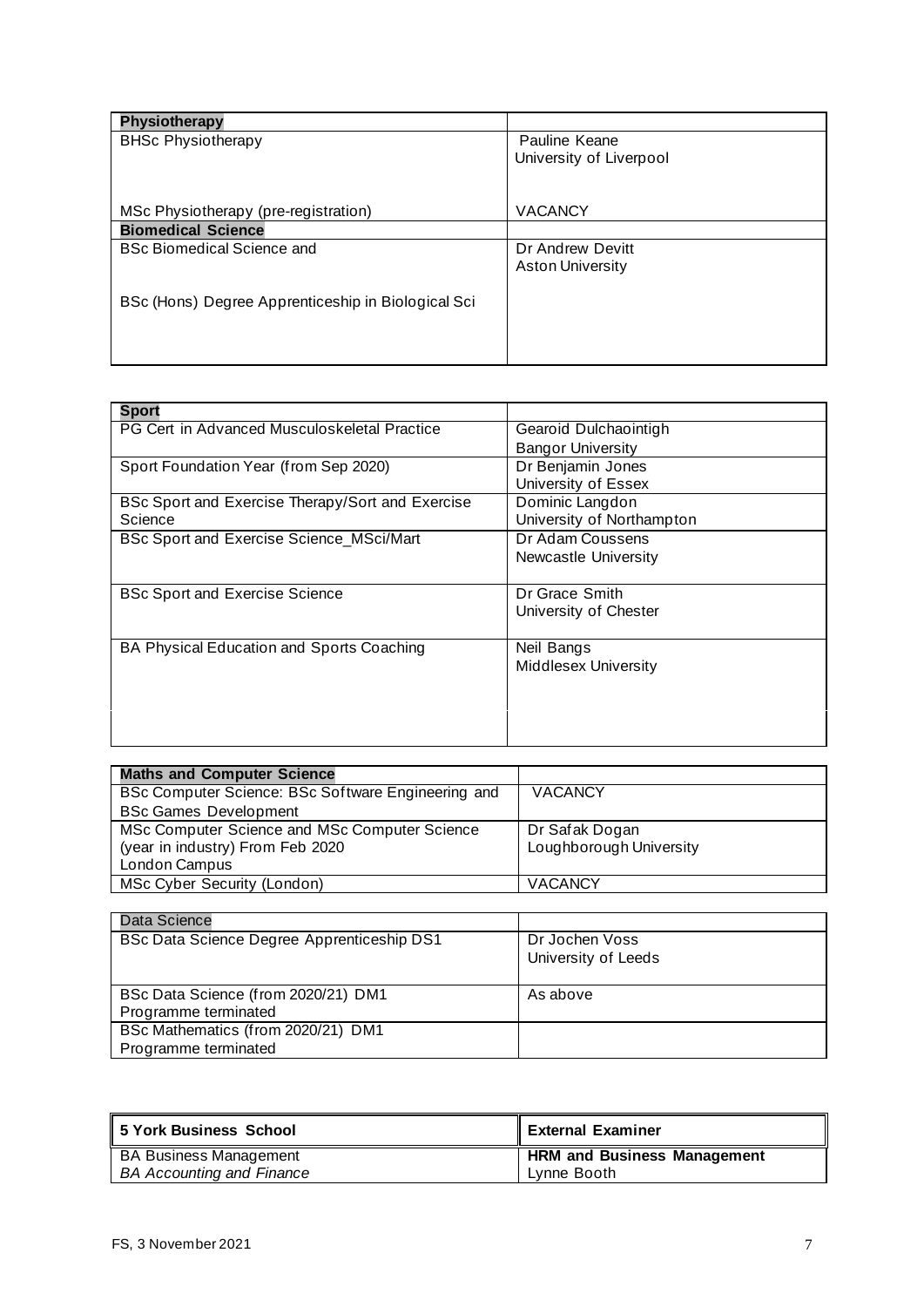| <b>BSc Financial and Investment Management</b>      | Sheffield Hallam University                |
|-----------------------------------------------------|--------------------------------------------|
| <b>BA Human Resource Management</b>                 |                                            |
| <b>BA International Business</b>                    | <b>Accounting, Finance and Economics</b>   |
| <b>BA Management and Entrepreneurship</b>           | Dr Tony Syme                               |
| <b>BSc Digital Marketing and Data Analytics</b>     | University of Salford                      |
| <b>BA Events and Experience Management</b>          |                                            |
| <b>BA Fashion Marketing</b>                         |                                            |
| <b>BA Marketing</b>                                 | <b>Tourism and Hospitality modules</b>     |
| <b>BA Sports Business Management</b>                | Anna de Jong                               |
| <b>BA Tourism and Destination Management</b>        | <b>Glasgow University</b>                  |
| BA (Hons) International Tourism and Hospital        |                                            |
| Management (from 2021)                              |                                            |
|                                                     |                                            |
| Marketing, Digital Marketing, Sport                 | Dr Paula Kearns                            |
|                                                     | Cardiff Metropolitan University            |
|                                                     |                                            |
|                                                     |                                            |
| Marketing, Digital Marketing, Strategic Management, | Dr Sohel Ahmed                             |
| <b>Management Consulting</b>                        | <b>Teesside University Business School</b> |
|                                                     |                                            |
| <b>BSc Economics</b>                                | Dr Drew Woodhouse                          |
|                                                     | Sheffield Hallam University                |
|                                                     |                                            |
| Innovation, Change and Leadership                   | Dr Karen Elaine Howells                    |
|                                                     | University of Wales, Trinity St David      |
|                                                     |                                            |
| Fashion, Marketing                                  | Hannah Edyvean                             |
|                                                     | Leeds Beckett University                   |
|                                                     |                                            |
| Fashion                                             | Gayle Fenny                                |
|                                                     | Manchester Metropolitan University         |
| Entrepreneurship and Innovation                     | Dr David Achtzehn                          |
|                                                     | University of Nottingham                   |
|                                                     |                                            |
| Events                                              | Dr Yanning Li                              |
|                                                     | University of Surrey                       |
|                                                     |                                            |
| Organisational Strategy and Management              | Dr Peiran Su                               |
|                                                     | <b>Oxford Brookes University</b>           |
|                                                     |                                            |
| Information Technology                              | <b>Robert Manderson</b>                    |
| New appointment for new programme Information       | Roehampton Business School                 |
| Technology within QTS                               | University of Roehampton                   |
| BA Joint Hons Information Technology as a Joint     |                                            |
| Honours area                                        |                                            |
|                                                     |                                            |
|                                                     |                                            |
| Graduate Certificate Project Management             | Dr Xue Zhou                                |
| (from Sep 2020)                                     | Queen Mary                                 |
| BSc (Hons) Project Management (from 2020/21)        | University of London                       |
| Masters programmes in Business                      |                                            |
| <b>Executive MBA</b>                                | Dr Colin Turner                            |
|                                                     | Heriot-Watt University                     |
|                                                     |                                            |
| Executive MBA and MBA Health Care Management        | Dr Mustafa Ozturk                          |
| modules                                             | Queen Mary, University of London           |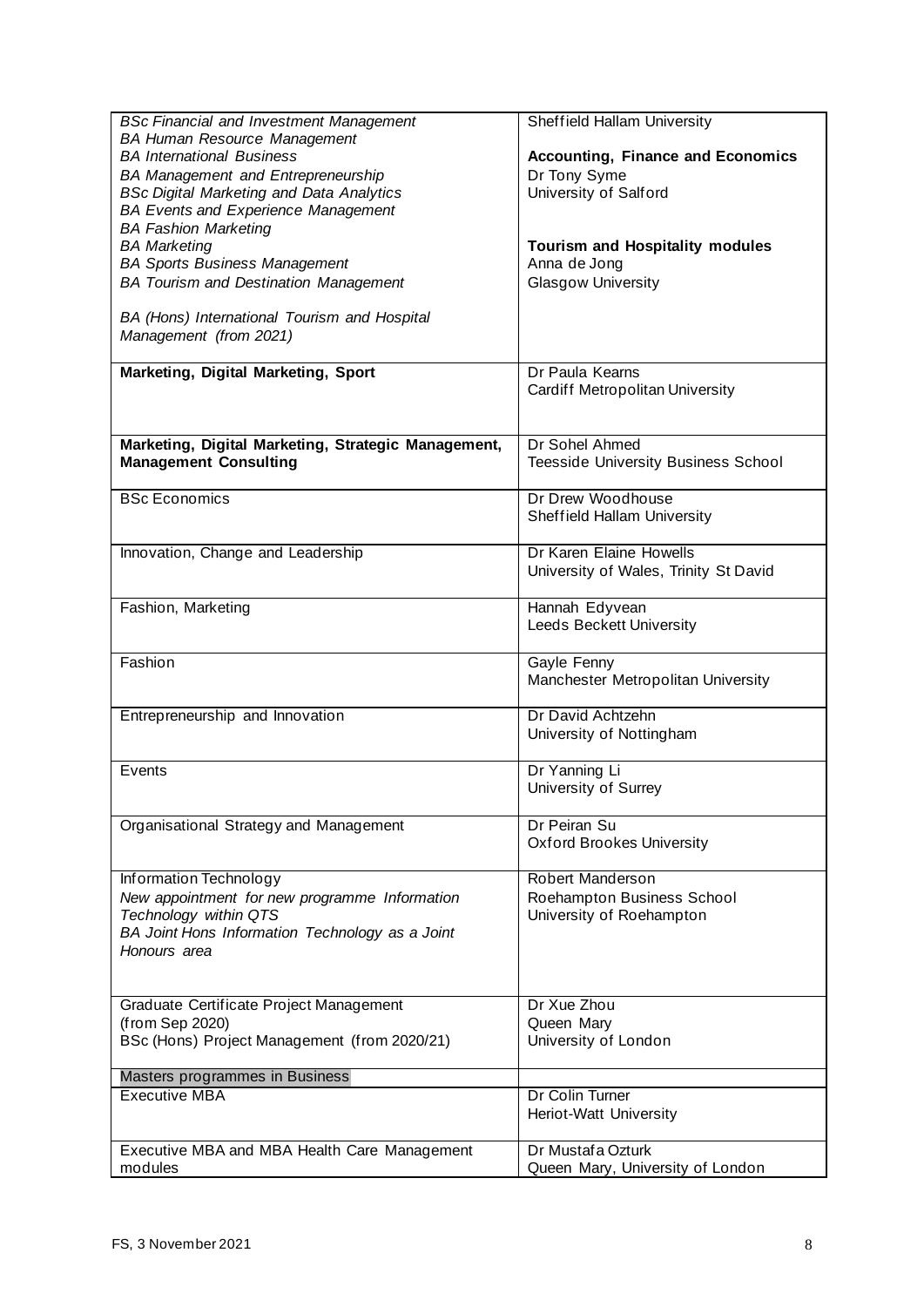| MBA (York, London and partners)                                                                                                                |                                                            |
|------------------------------------------------------------------------------------------------------------------------------------------------|------------------------------------------------------------|
| MSc in Digital Marketing and Data Analytics                                                                                                    | Dr David Atkinson<br>Keele University                      |
| PG Awards: Business and Sustainability; Leadership &<br>Management; Research Investigation; Researching<br><b>Contemporary Business Issues</b> | <b>VACANCY</b>                                             |
|                                                                                                                                                |                                                            |
| <b>PG Marketing Awards</b>                                                                                                                     | <b>VACANCY</b>                                             |
| MA in Leading Innovation & Change MALIC                                                                                                        | <b>VACANCY</b>                                             |
| Post-graduate Certificate in Professional Training and<br>Development and Graduate Certificate in Professional<br><b>Training Practice</b>     | Mark Horan<br>University of Huddersfield                   |
| Postgraduate London Awards                                                                                                                     | Liz Barnes<br>University of Manchester                     |
| Sociology, Criminology, Policing and Law                                                                                                       |                                                            |
| <b>BA Sociology</b>                                                                                                                            | Dr Anna Strhan<br>University of York                       |
| BA Criminology/BA Sociology with Criminology                                                                                                   | Dr Anne Eason<br>University of West of England             |
| BA Police Studies (last cohort 2020/21) /BA Criminology<br>with Police Studies (from 2019/20)                                                  | See below                                                  |
| BA Professional Policing Practice (from March 2021)                                                                                            | Abdul Aziz Hafiz<br>University Centre at Blackburn College |
| BA Professional Policing Practice (PCDA) and Graduate<br>Diploma Professional Policing Practice (DHEP)                                         | Michael Blakeley<br>University of Chester                  |
| Law                                                                                                                                            | Dr Javier Garcia Oliva<br>University of Manchester         |
| Foundation Year Law and Social Science from<br>September 2021                                                                                  | Dr Sharon Elley<br>University of Leeds                     |
| LLM Legal Practice (LPC)                                                                                                                       | Kaye Howells<br>University of Derby                        |
|                                                                                                                                                | Trilby Kate James<br>Swansea University                    |
|                                                                                                                                                | Dr Simon Hale-Ross<br><b>Edge Hill University</b>          |
| MRes Social Science (from 2019/20)                                                                                                             | Dr Rosemary Hill<br><b>Huddersfield University</b>         |